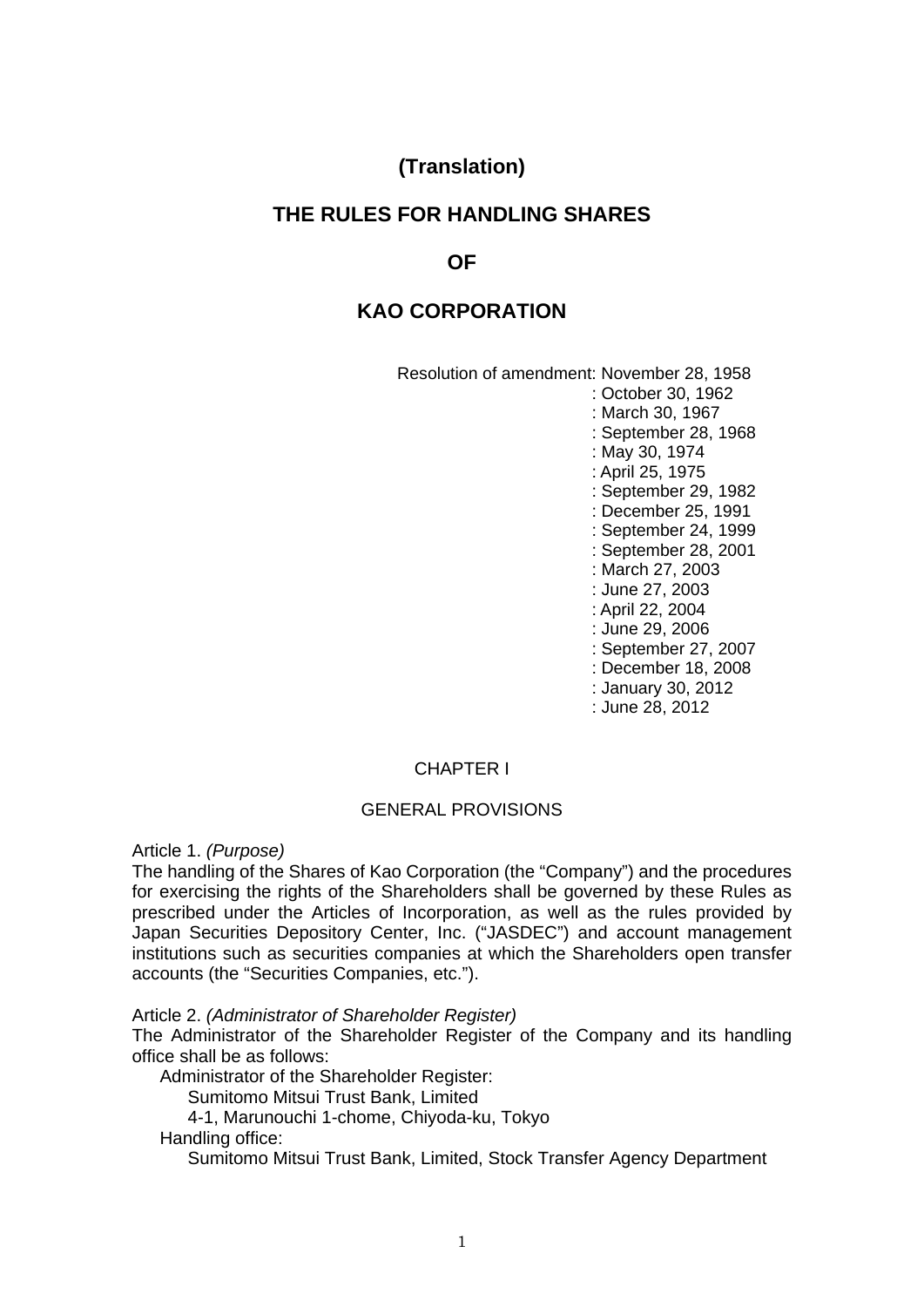## 4-1, Marunouchi 1-chome, Chiyoda-ku, Tokyo

## CHAPTER II

## RECORDATION, ETC. IN THE SHAREHOLDER REGISTER

## Article 3. *(Recordation, etc. in the Shareholder Register)*

The recordation in the Shareholder Register and the changes of the matters described in the Shareholder Register shall be made through notification from JASDEC such as the Notice of All Shareholders (*sou-kabunushi-tsuuchi*). The above notification excludes the notification provided for in Article 154.3 of the "Law concerning Book-Entry Transfer of Corporate Bonds, Stocks, etc." (the "Transfer Law") (the notice hereinafter "Notice of Individual Shareholder" *(kobetsu-kabunushi-tsuuchi*)). 2. In addition to the preceding paragraph, in the event new Shares are issued, or if otherwise prescribed by the relevant laws and regulations, the recordation in the Shareholder Register and the changes of the matters described in the Shareholder Register shall be made without notification from JASDEC.

3. The recordation in the Shareholder Register shall be made by using the letters and symbols designated by JASDEC.

4. If it is necessary to do so in order to give notice to Shareholders, or if the Board of Directors deems that the state of shareholding of Shareholders on a certain date should be reflected in the Shareholder Register, or if there is any other justifiable reason, the Company may make the request set forth in Article 151.8 of the Transfer Law to JASDEC.

## Article 4. *(Report regarding Matters Described in the Shareholder Register)*

A Shareholder shall report its name and address by way of the Securities Companies, etc. or JASDEC, as determined by JASDEC. The same shall apply to any change thereto.

2. Notwithstanding the preceding paragraph, in the case of Article 3.2, the Shareholder shall report its name and address to the Administrator of the Shareholders Register.

## Article 5. *(Representative of Corporate Shareholder)*

A Shareholder that is a corporation shall report the name of one (1) representative by way of the Securities Companies, etc. or JASDEC, as determined by JASDEC. The same shall apply to any change thereto.

2. The provision of Article 4.2 shall apply *mutatis mutandis* to the report set forth in the preceding paragraph.

## Article 6. *(Standing Proxy or Mailing Address of Non-resident Shareholders)*

A Shareholder or its legal representative that is not residing in Japan shall either appoint a standing proxy in Japan or designate a mailing address to receive notices in Japan, and shall report the name of that standing proxy and its address or such mailing address by way of the Securities Companies, etc. or JASDEC, as determined by JASDEC. The same shall apply to any change thereto.

2. The provision of Article 4.2 shall apply *mutatis mutandis* to the report set forth in the preceding paragraph.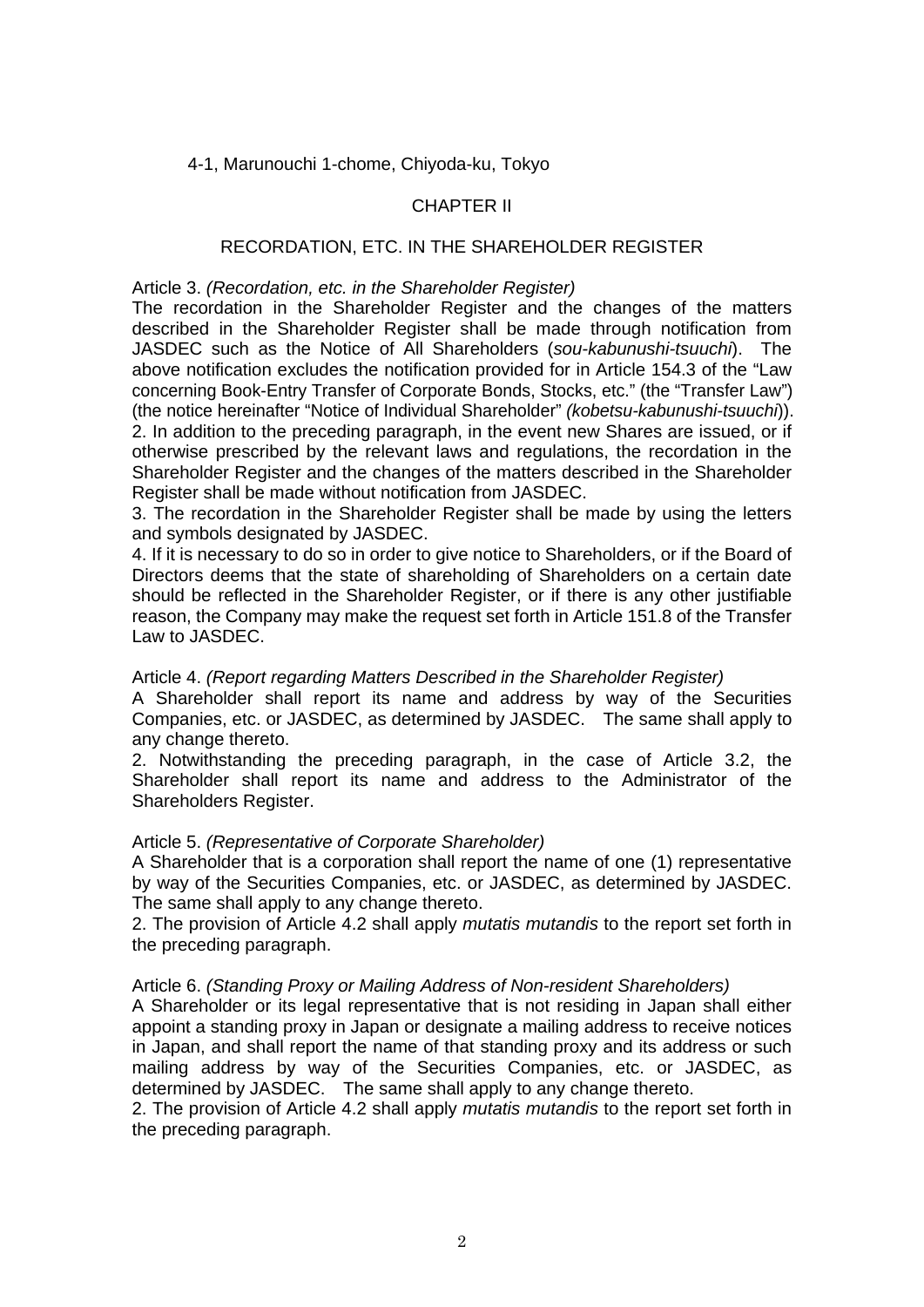# Article 7. *(Representative of Shareholders that Jointly - Own Shares)*

Shareholders that own Shares jointly shall appoint one (1) representative and shall report the name and address of such representative of Shareholders jointly owning Shares by way of the Securities Companies, etc. or JASDEC, as determined by JASDEC. The same shall apply to any change thereto.

2. The provision of Article 4.2 shall apply *mutatis mutandis* to the report set forth in the preceding paragraph.

## Article 8. *(Legal Representative)*

A legal representative of a Shareholder, such as a person with parental authority or a guardian, shall report its name and address by way of the Securities Companies, etc. or JASDEC, as determined by JASDEC. The same shall apply to any change thereto.

2. The provision of Article 4.2 shall apply *mutatis mutandis* to the report set forth in the preceding paragraph.

### Article 9. *(Method of Confirmation of Report Submitted by way of JASDEC)*

If the reports to the Company set forth in Articles 4 to 8 are submitted by way of the Securities Companies, etc. or JASDEC, the Company shall deem that such reports were made directly by the Shareholder, proxy or any other party authorized to submit such reports.

Article 10. *(Application of Provisions Mutatis Mutandis to Registered Pledgees of Shares, etc.)* 

The provisions of this Chapter and the next Chapter shall apply *mutatis mutandis* to the registered pledgees of the Shares and the trustees of trust assets.

# CHAPTER III

## CONFIRMATION OF SHAREHOLDERS

## Article 11. *(Confirmation of Shareholders)*

If a Shareholder makes requests or otherwise exercises its shareholders rights or makes reports (the "Request, etc."), the Shareholder shall attach or provide any item that certifies that the relevant Request, etc. has been made by that Shareholder itself (the "Certification Material, etc."); provided, however, that this shall not apply if it can be confirmed by the Company that the Request, etc. has been made by that Shareholder itself.

2. If the Request, etc. by a Shareholder to the Company is made by way of the Securities Companies, etc. or JASDEC, it can be deemed that such Request, etc. has been made by the Shareholder itself and no Certification Material, etc. may be required.

3. If the Request, etc. is made by a proxy, in addition to the procedures set forth in the preceding 2 paragraphs, a power of attorney on which the signature or name and seal of the Shareholder is affixed and also containing the name and address of the appointee shall be attached. If the Company deems that it is necessary to confirm the authenticity of creation of the power of attorney, a material certifying thereof shall also be attached.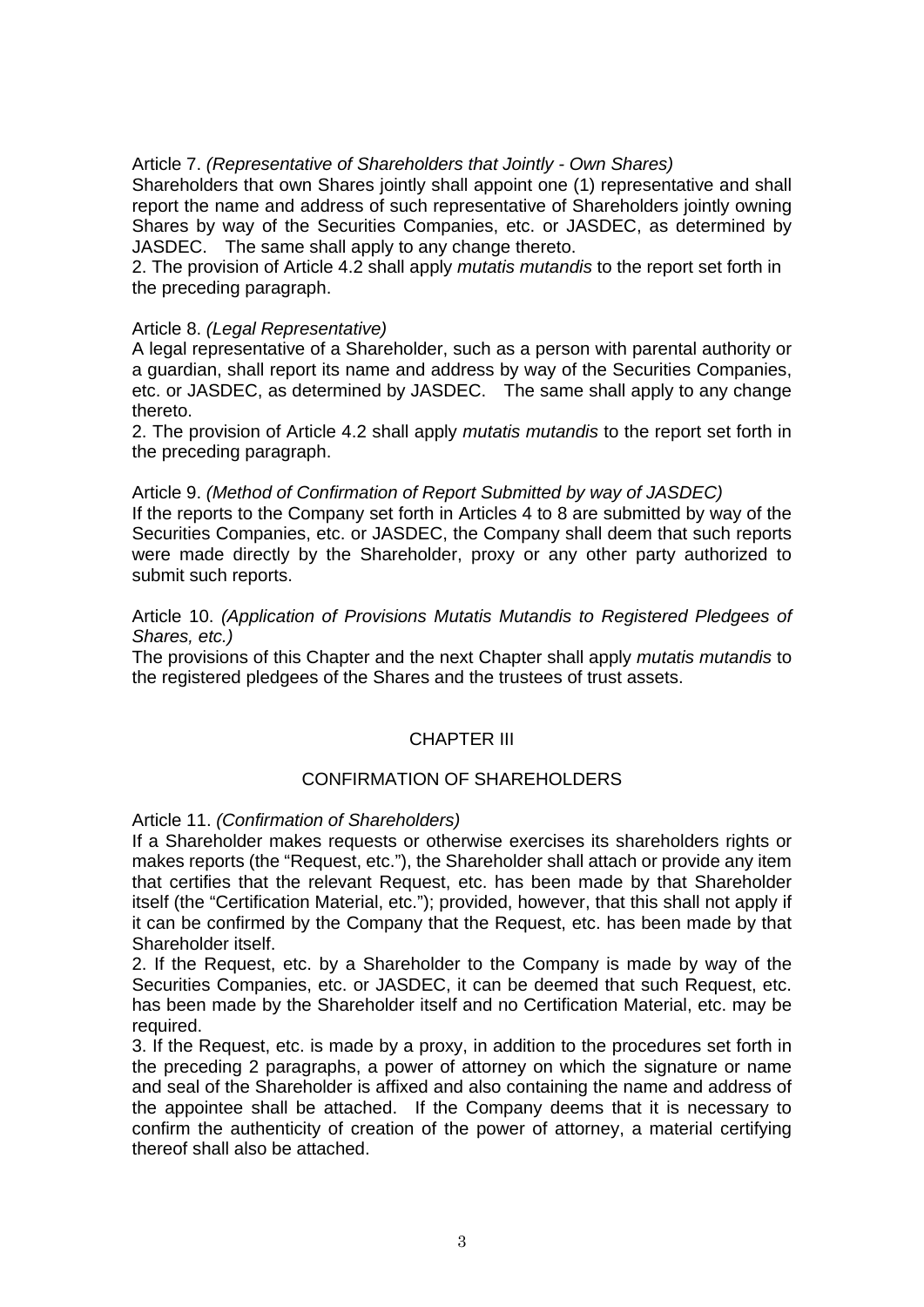4. Paragraphs 1 and 2 shall apply *mutatis mutandis* to the proxy.

5. The Company may hold off on accepting the Request, etc. until confirmation of the person making the Request, etc. pursuant to paragraphs 1, 3 and 4 has been completed.

6. If it is necessary for the Company to do so in order to confirm whether a person that asserts to be a Shareholder is a Shareholder, or if the Company acknowledges that a particular person intends to make a Request, etc. as a Shareholder or if there is any other justifiable reason, the Company may make the request prescribed in Article 277 of the Transfer Law to JASDEC or the Securities Companies, etc.

## CHAPTER IV

### PROCEDURES FOR EXERCISING THE RIGHTS OF SHAREHOLDERS

### Article 12*. (Minority Shareholders' Rights)*

If a Shareholder directly exercises minority shareholders' rights, etc. prescribed in Article 147.4 of the Transfer Law to the Company, such exercises shall be performed by documents affixed with such Shareholder's the signature or name and seal after offering individual shareholder notice.

### Article 13*. (Shareholders' Proposal Right)*

If a Shareholder, pursuant to the relevant laws and regulations, makes requests to Director(s) of the Company that certain matters be in the agenda of the General Meeting of Shareholders and that a summary of the proposals that the Shareholder intends to submit with respect to the agenda item of the General Meeting of Shareholders is to be provided to Shareholders, and if the Director(s) set forth a description in the convocation notice of a General Meeting of Shareholders with regard to the reasons for each proposal and the matters concerning each candidate in the case where the proposal is for the appointment of Directors or Corporate Auditors, and such description exceeds 400 letters, the Director(s) may describe an outline thereof.

## CHAPTER V

## PURCHASE OF LESS THAN ONE UNIT SHARE

Article 14. *(Request for Purchase of Less than One Unit Share)*  If a Shareholder requests the Company to purchase of less than One Unit Share (*tangen kabu*), such request shall be made by way of the Securities Companies, etc. or JASDEC, as determined by JASDEC.

#### Article 15. *(Determination of Purchase Price)*

The purchase price per share of less than One Unit Share shall be the closing price on the auction market (not including after hours trading) (*tachiai shijou*) of the Tokyo Stock Exchange on the day on which such request for purchase has arrived at the handling office of the Administrator of Shareholder Register referred to in Article 2 (the "Request Date"); provided, however, that if no sale and purchase transaction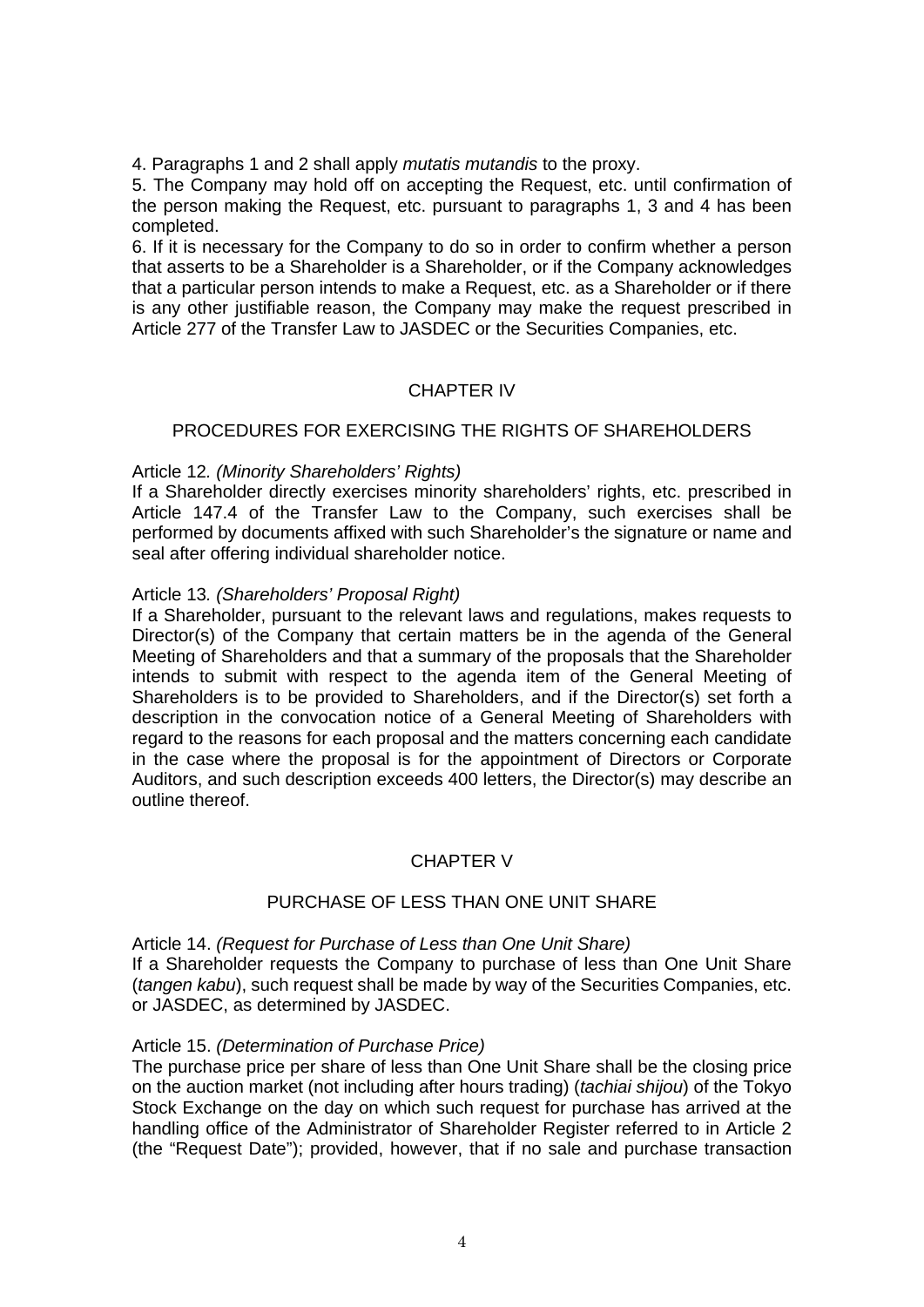takes place on the Tokyo Stock Exchange on that day or if that day is a holiday for the Tokyo Stock Exchange, the purchase price will be the opening price per Share on the following business day.

## Article 16. *(Payment of Purchase Price)*

The purchase price of less than One Unit Share shall be paid on the fourth (4th) business day calculated from the day following the day on which the purchase price referred to in the preceding Article is determined, as determined by JASDEC, except in the case where the Company determines otherwise; provided, however, that if the purchase price is a price cum right including the right to receive dividends from retained earnings or to receive Shares allocated upon a stock split or otherwise, such payment shall be made on or prior to the Record Date.

2. The requesting Shareholder may request that the payment be made by way of transfer to the bank account it designates or made in cash at Japan Post Bank.

### Article 17. *(Transfer of Purchased Share)*

The title to the Shares subject to a request for purchase shall be transferred to the transfer account of the Company on the day when the payment of the purchase price is made or the payment procedure is completed as provided in the preceding Article.

## CHAPTER VI

## INCREASING SHARES OF LESS THAN ONE UNIT SHARE THROUGH PURCHASE

#### Article 18. *(Request for Sale of Less than One Unit Share)*

If a Shareholder having less than One Unit Share requests that the Company sell such number of Shares (the "Request for Sale") so that together with the number of Shares sold by the Company, the resulting number of Shares owned by such Shareholder will constitute One Unit Share, such request shall be made by way of the Securities Companies, etc. or JASDEC, as determined by JASDEC.

# Article 19. *(Request for Sale of Number of Shares Exceeding the Balance of Treasury Shares*)

If the aggregate number of Shares requested to be sold on the same day exceeds the number of Treasury Shares to be transferred pursuant to a Request for Sale, no Request for Sale made on that day shall be effective.

#### Article 20. *(Effective Date of Request for Sale)*

The Request for Sale shall be effective on the day such Request for Sale has arrived at the handling office of the Administrator of Shareholder Register referred to in Article 2.

#### Article 21. (*Suspension Period of Request for Sale)*

The Company shall suspend acceptance of any Request for Sale for periods from such dates that are ten (10) business days prior to the following days of each year until the following days: